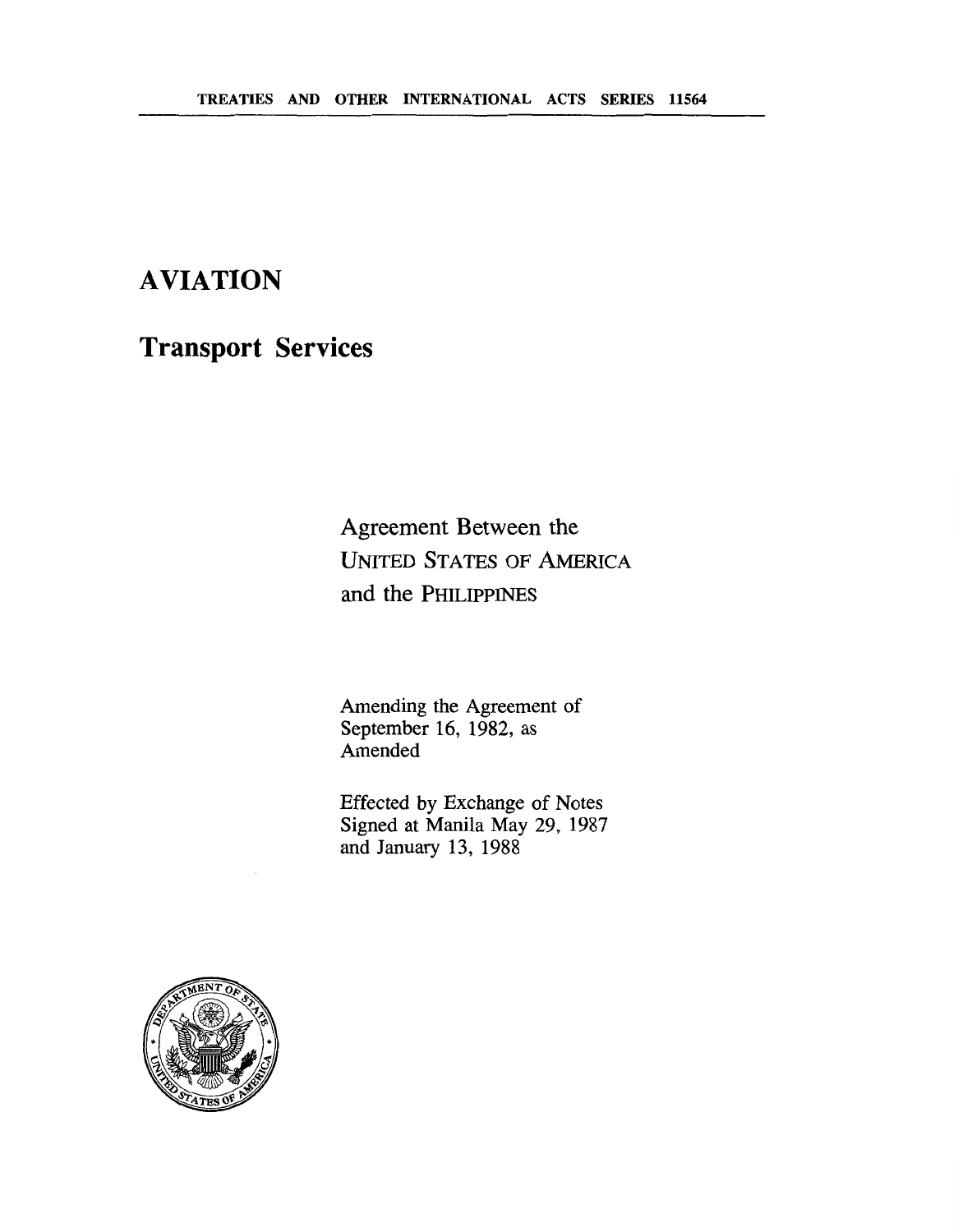#### NOTE BY **THE** DEPARTMENT OF STATE

Pursuant to Public Law 89-497, approved July 8, 1966 (80 Stat. 271; 1 U.S.C. 113)-

". . . the Treaties and Other International Acts Series issued under the authority of the Secretary of State shall be competent evidence . . . of the treaties, international agreements other than treaties, and proclamations by the President of such treaties and international agreements other than treaties, as the case may be, therein contained, in all the courts of law and equity and of maritime jurisdiction, and in all the tribunals and public offices of the United States, and of the several States, without any further proof or authentication thereof."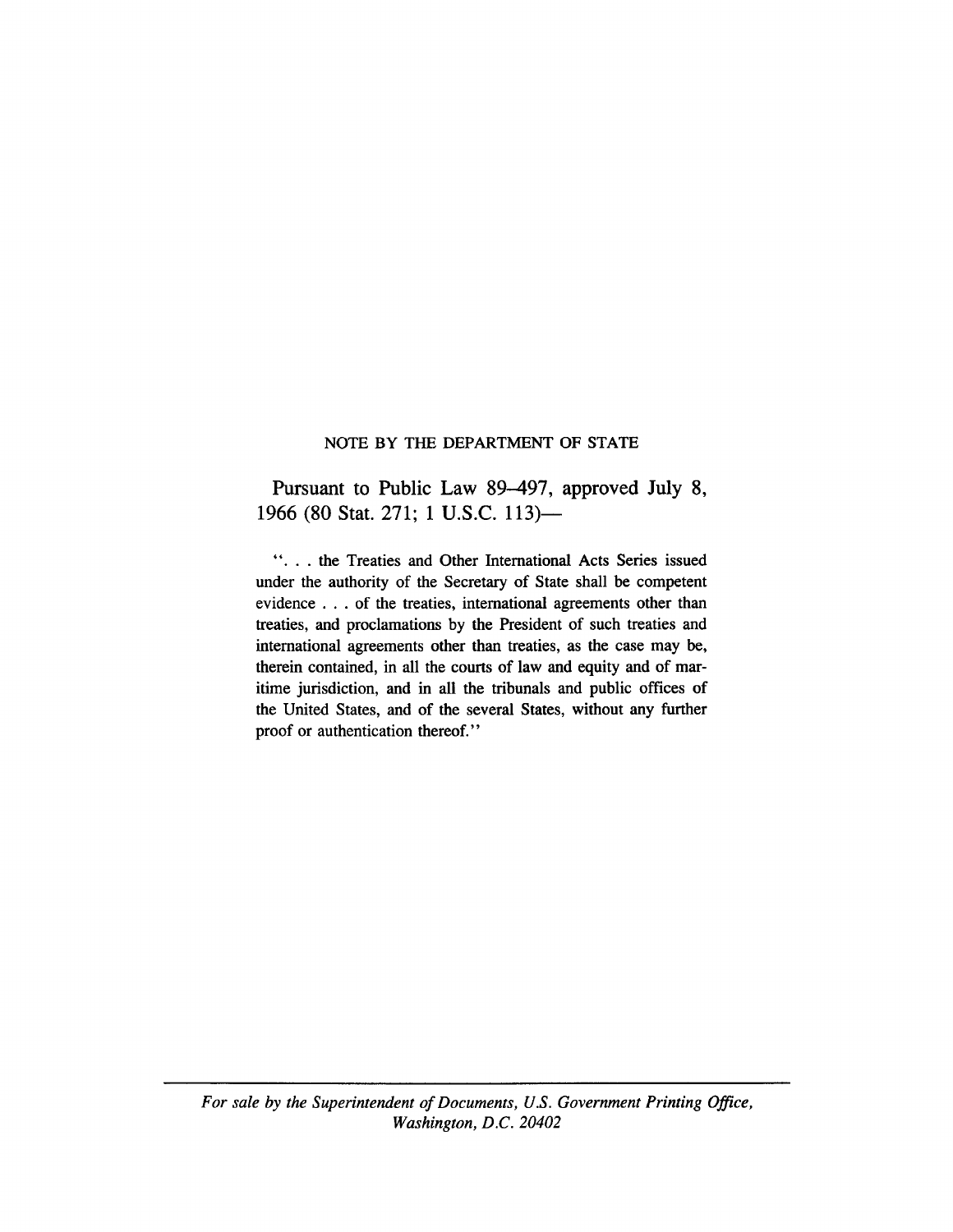## **PHILIPPINES**

## **Aviation: Transport Services**

*Agreement amending the agreement of September 16, 1982, as amended. Efected by exchange of notes Signed at Manila May 29,1987 and January 13,1988; Entered into force January 13, 1988.* 

 $\sim$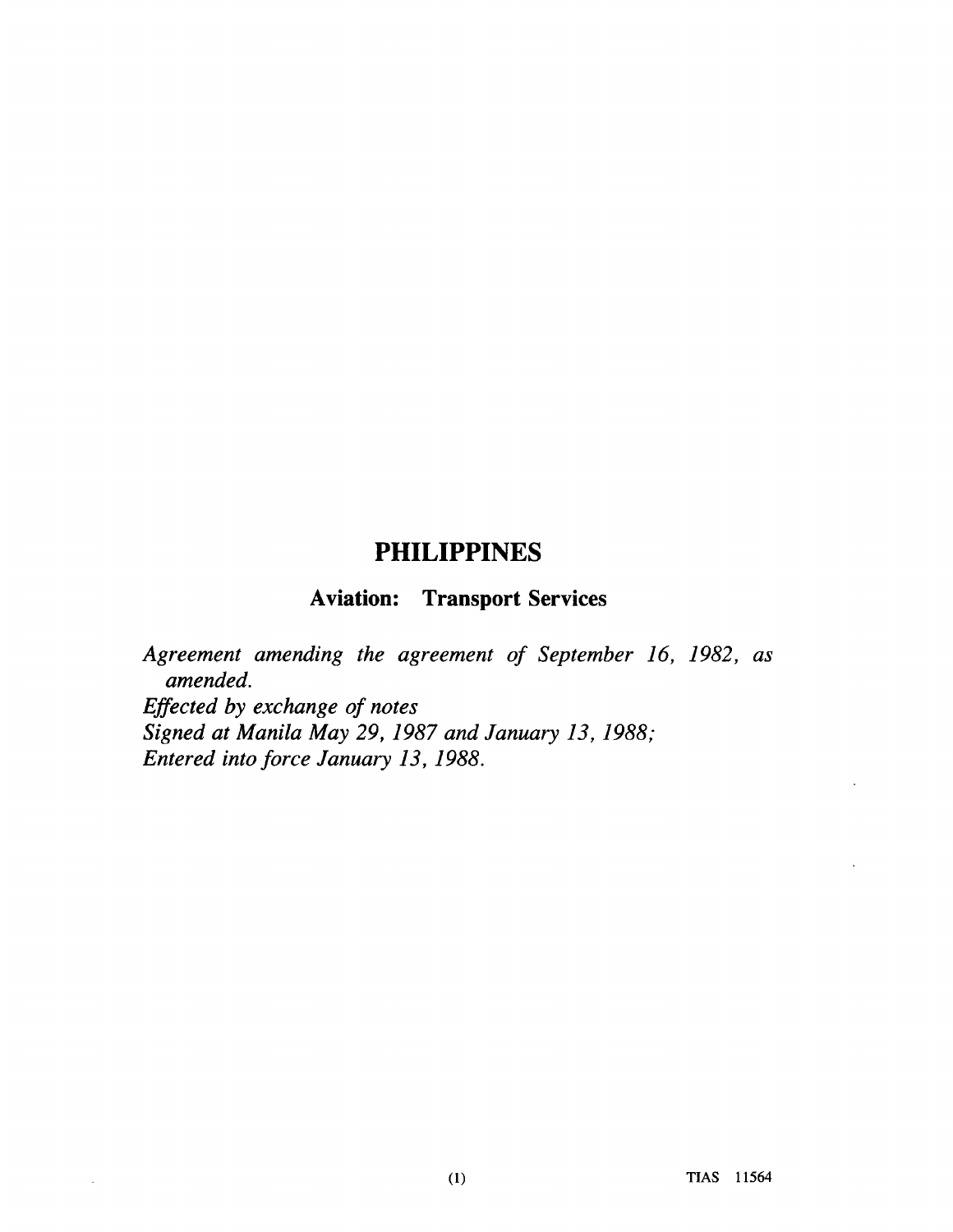### The American Embassy to the Department of Foreign Affairs of *the Philippines*

#### EMBASSY OF THE UNITED STATES OF AMERICA

No. 355

The Embassy of the United States of America presents its compliments to the Department of Foreign Affairs of the Republic of the Philippines and has the honor to refer to the United States - Philippines Air Transport Agreement effected by exchange of notes dated September 16, 1982, as amended ("The Agreement").<sup>1</sup>

The government of the United States of America proposes the following:

1. The following paragraph **(3)** shall be added to article 4 of the agreement:

"(3) This article does not affect either party's rights or obligations under Article 7."

2. The following new "Article 7" shall be substituted for the existing "Article 7":

"Article 7

#### AVIATION SECURITY

(1) In accordance with their rights and obligations under international law, the parties reaffirm that their obligation to protect, in their mutual relationship, the security of civil aviation against acts of unlawful interference forms an integral part of this agreement.

(2) The parties shall provide upon request all necessary assistance to each other to prevent acts of unlawful seizure of aircraft and other unlawful acts against the safety of passengers, crew, aircraft, airports and air navigation facilities and any other threat to aviation security.

Embassy of the United States of America Manila, May 29, 1987

<sup>&</sup>lt;sup>1</sup> TIAS 10443, 10931, 11144.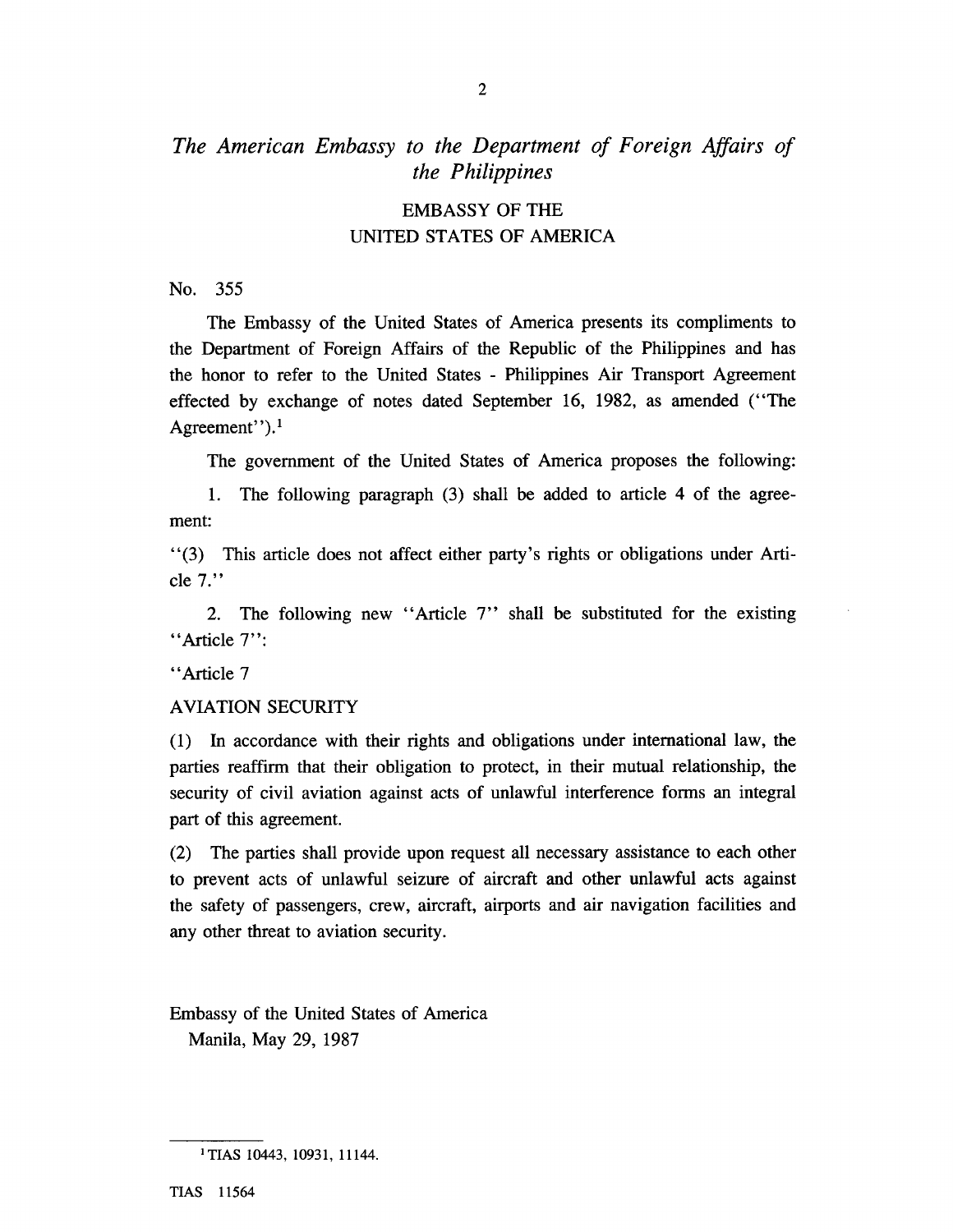**(3)** The parties shall act in conformity with the provisions of the Convention on Offences and Certain Other Acts Committed on Board Aircraft, signed at Tokyo on 14 September 1963, the Convention for the Suppression of Unlawful Seizure of Aircraft, signed at The Hague on 16 December 1970 and the Convention for the Suppression of Unlawful Acts Against the Safety of Civil Aviation signed at Montreal on 23 September 1971.<sup>1</sup>

(4) The parties shall, in their mutual relations, act in conformity with the aviation security provisions established by the International Civil Aviation Organization and designated as annexes to the Convention on International Civil Aviation;<sup>2</sup> they shall require that operators of aircraft of their registry or operators who have their principal place of business or permanent residence in their territory and the operators of airports in their territory act in conformity with such aviation security provisions.

(5) Each party agrees to observe the security provisions required by the other party for entry into the territory of that other party and to take adequate measures to protect aircraft and to inspect passengers, crew, their carry-on items as well as cargo and aircraft stores prior to and during boarding or loading. In case either party proposes to strengthen the security measures required, both parties agree to consult expeditiously upon request as to how these measures will be implemented. Each party shall also give positive consideration to any request from the other party for special security measures to meet a particular threat.

(6) When an incident or threat of an incident of unlawful seizure of aircraft or other unlawful acts against the safety of passengers, crew, aircraft, airports and air navigation facilities occurs, the parties shall assist each other by facilitating communications and other appropriate measures intended to terminate rapidly and safely such incident or threat thereof.

(7) When a party has reasonable grounds to believe that the other party has departed from the aviation security provisions of this article, the aeronautical authorities of that party may request immediate consultations with the aeronautical authorities of the other party. Failure to reach a satisfactory agreement within 15 days from the date of such request will constitute grounds to withhold, revoke, limit or impose conditions on the operating authorization or technical permission of an airline or airlines of the other party. When required by an emergency, a party may take interim action prior to the expiry of 15 days."

<sup>&#</sup>x27;TIAS 6768, 7192,7570; 20 UST 2941; 22 UST 1641; 24 UST 564.

TIAS 1591; 3 **Bevans** 944.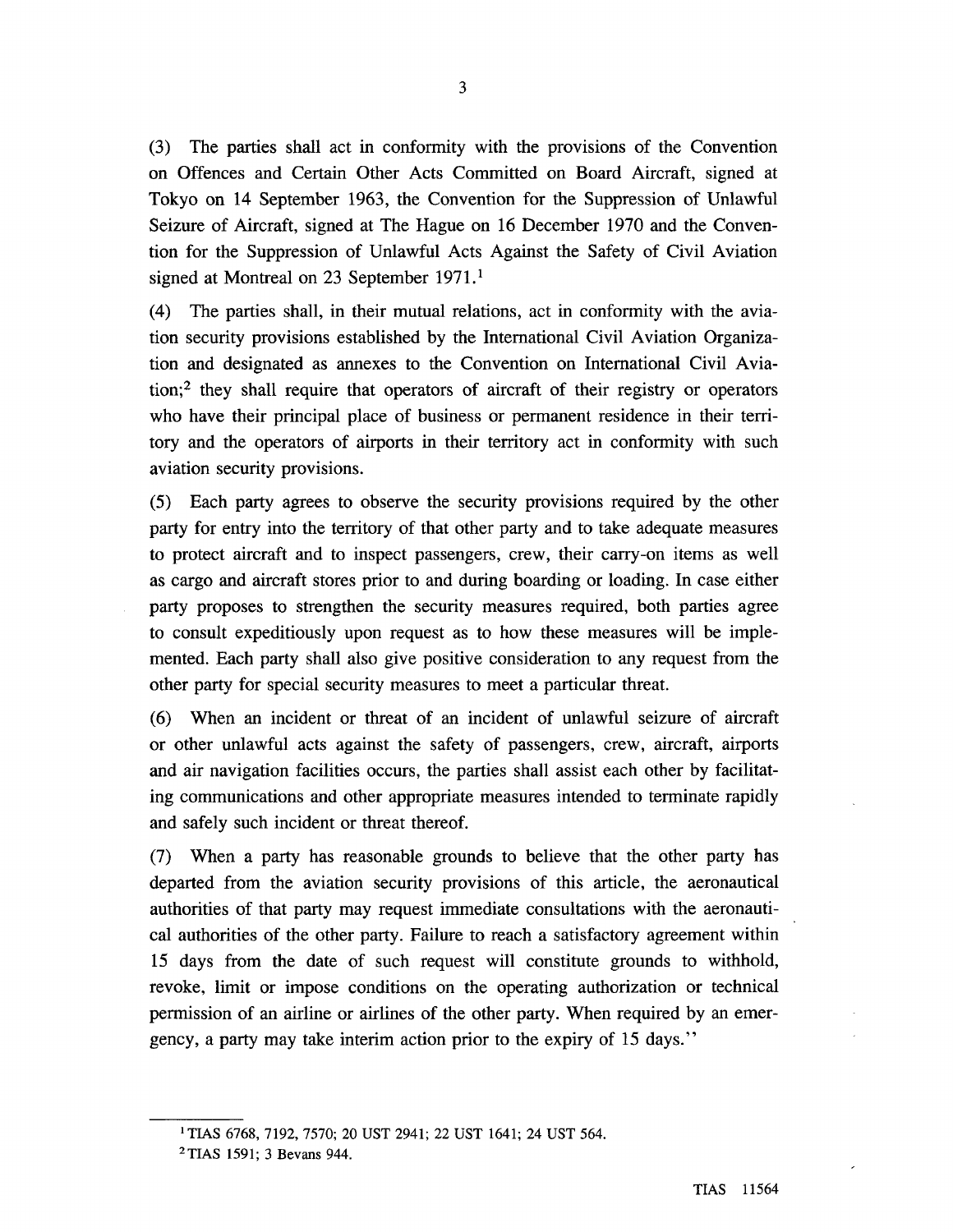If these proposals are acceptable to the government of the Republic of the Philippines, the Embassy proposes that this note and the Department's reply thereto shall constitute an agreement between the two governments which shall enter into force on the date of the Department's reply.

The Embassy avails itself of this opportunity to renew to the Department of Foreign Affairs the assurances of its highest consideration.